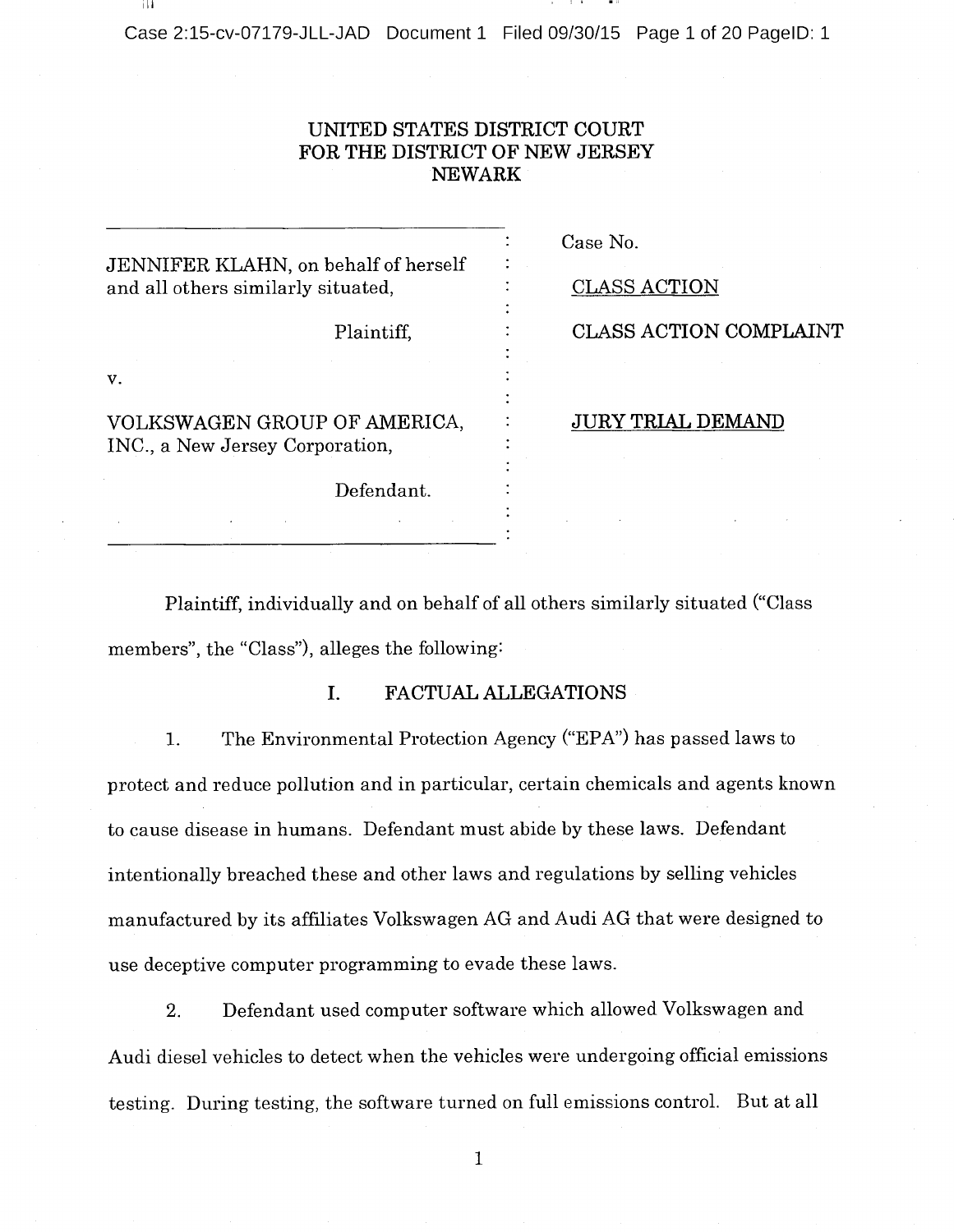other times when the vehicle is running, the emissions controls are suppressed. This software, or defeat device, results in cars that meet emissions standards in the laboratory or state testing station, but during normal operation emit nitrogen oxides (NOx) at up to 40 times the standard allowed under United States ("U.S.") laws and regulations.

3. NOx pollution contributes to nitrogen dioxide, ground-level ozone, and fine particulate matter and has been linked to various diseases in humans.

4. Defendant violated the Clean Air Act, defrauded its customers, and engaged in unfair competition under state and federal law by selling cars with software designed to evade emission standards.

5. According to the EPA, Volkswagen installed its defeat device in at least the following diesel models of its vehicles (the "Affected Vehicles"): MY 2009- 2015 VW Jetta; MY 2009-2015 VW Beetle; MY 2009-2015 VW Golf; MY 2014-2015 VW Passat; MY 2009-2015 Audi A3; and MY 2009-2015 Audi AS. Discovery may reveal that additional vehicle models and model years are properly included as Affected Vehicles.

6. Defendant charged thousands of dollars extra for each defective vehicle marketed as CleanDiesel. Due to Defendant's fraud, Plaintiff and Class members paid premiums for their defective vehicles, and they unjustly paid substantial sums of money for defective CleanDiesel vehicles.

7. The EPA has ordered Defendant to recall the Affected Vehicles and repair them so that they comply with EPA emissions requirements at all times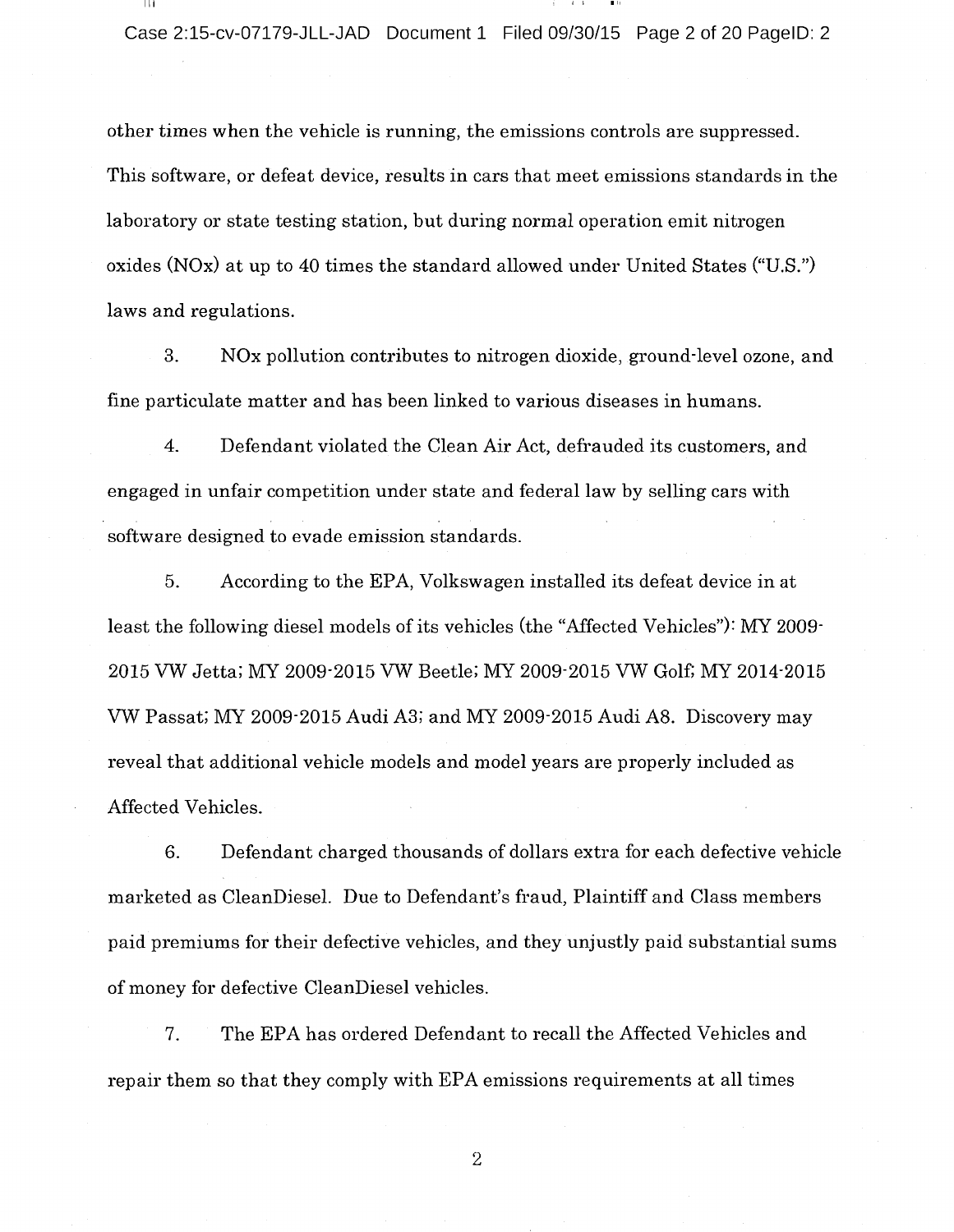during normal operation. However, the Affected Vehicles cannot be fixed without changing the vehicles' performance. Thus, Plaintiff and Class members will suffer actual harm and damages because their vehicles will no longer perform as they did when purchased and as advertised. This will necessarily result in <sup>a</sup> diminution in value of every Affected Vehicle and it will cause owners of Affected Vehicles to pay more for fuel while using their Affected Vehicles.

8. Had Plaintiff and Class members known of the defeat device at the time they purchased or leased their Affected Vehicles, they would not have purchased or leased those vehicles, or would have paid substantially less for the vehicles than they did.

9. Plaintiff brings this action individually and on behalf of all other current and former owners or lessees of Affected Vehicles. Plaintiff seeks damages, injunctive relief, and equitable relief for the conduct of Volkswagen related to the defeat device, as alleged in this complaint.

#### II. JURISDICTION

10. This Court has jurisdiction pursuant to the Class Action Fairness Act of 2005, 28 U.S.C.  $\S$  1332(d), because the proposed Class consists of 100 or more members; the amount in controversy exceeds \$5, 000,000, exclusive of costs and interest; and minimal diversity exists.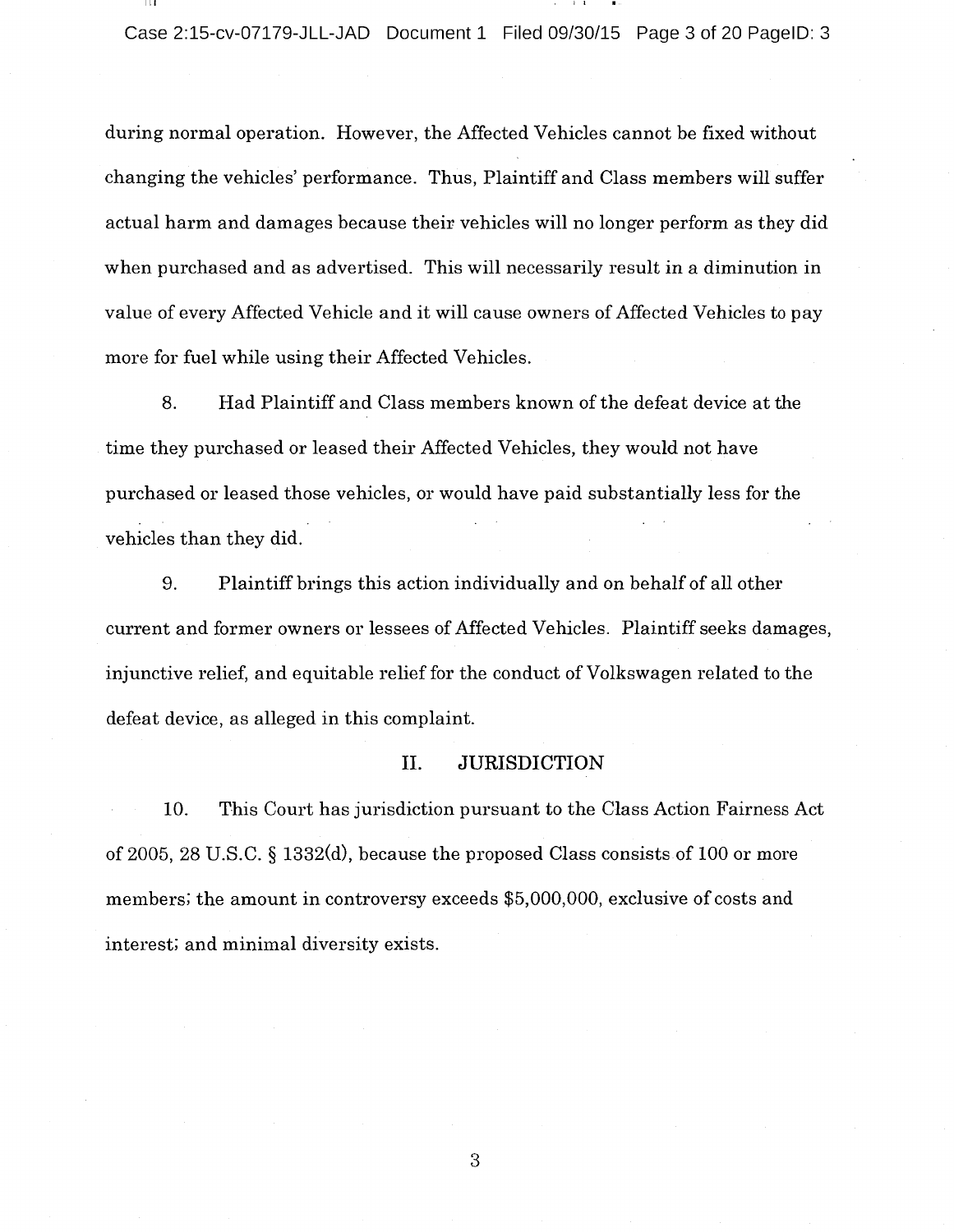Case 2:15-cv-07179-JLL-JAD Document 1 Filed 09/30/15 Page 4 of 20 PagelD: 4

#### III. VENUE

11. Venue is proper in this District under 28 U.S.C. § 1391 because a substantial part of the events or omissions giving rise to Plaintiffs and Class members' claims occurred in this District.

#### IV. PARTIES

12. Plaintiff Jennifer Klahn resides in Brighton, Massachusetts, and purchased <sup>a</sup> 2014 Volkswagen Jetta, one of the Affected Vehicles. At no time before September 24, 2015, did Plaintiff or Class members know of the defeat device. The use of the defeat device by Volkswagen has caused Plaintiff out-of-pocket losses, future attempted repairs, and diminished value of Plaintiff's vehicle. Volkswagen knew about and purposefully used the defeat device, but did not disclose the defeat device and its effects to Plaintiff, so Plaintiff purchased <sup>a</sup> defective vehicle on the reasonable, but mistaken, belief that the vehicle complied with United States emissions standards, was properly EPA certified, and would retain all of its operating characteristics throughout its useful life.

13. Plaintiff selected and ultimately purchased the vehicle, in part, because of the CleanDiesel system. Had Defendant disclosed that the vehicle actually emitted 40 times the permitted levels of pollutants, including NOx, Plaintiff would not have purchased the vehicle with the CleanDiesel engine, or would have paid less for the vehicle.

14. Plaintiff has suffered an ascertainable loss as a result of Volkswagen's omissions and/or misrepresentations associated with the CleanDiesel engine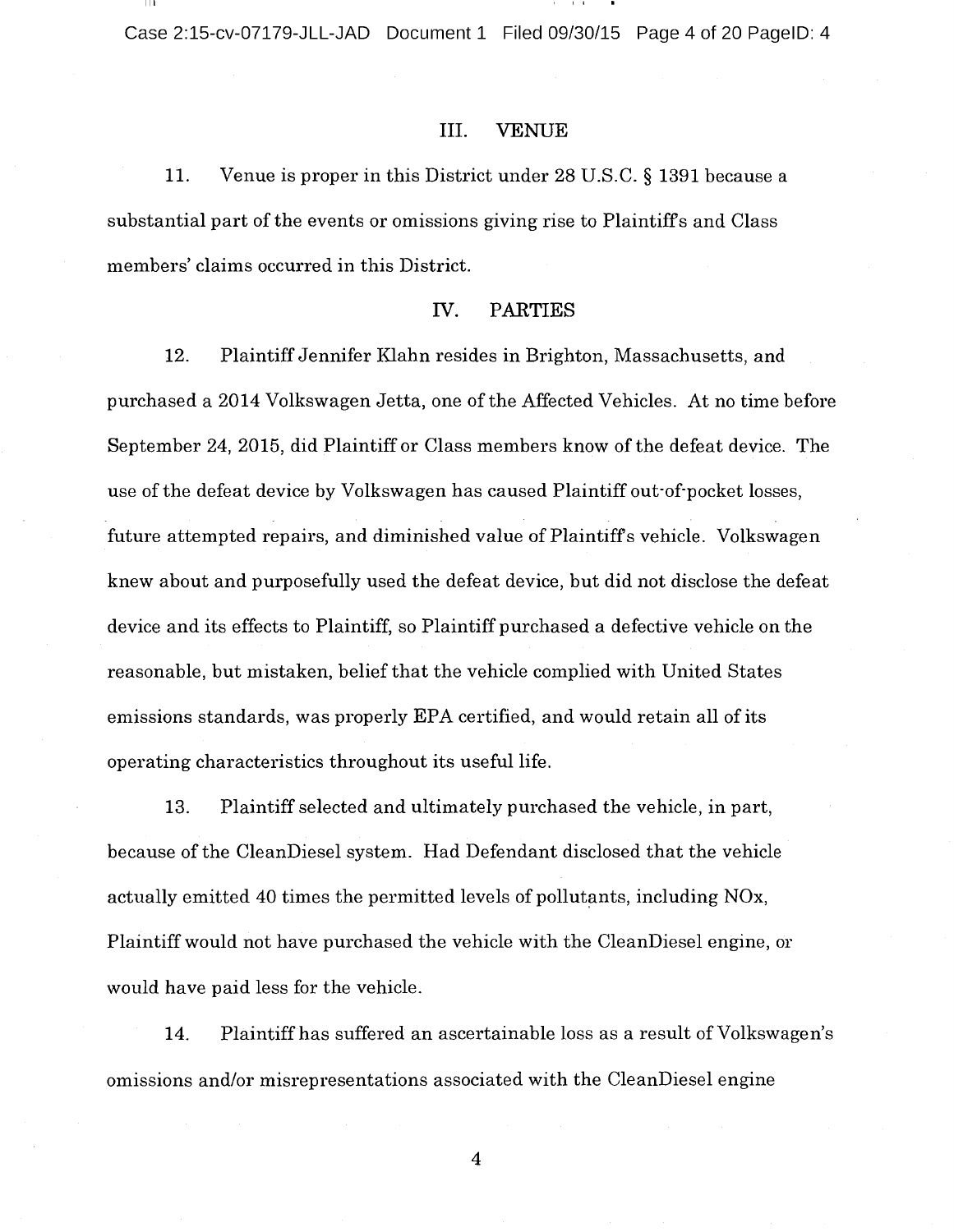Case 2:15-cv-07179-JLL-JAD Document 1 Filed 09/30/15 Page 5 of 20 PagelD: 5

system, including but not limited to, out-of-pocket loss and future attempted repairs, future additional fuel costs, and diminished value of the vehicle.

15. Defendant has never told plaintiff about the defeat device and/or defective design of the CleanDiesel engine prior to purchase.

16. Defendant, Volkswagen Group of America, Inc. ("Volkswagen") is a corporation doing business in all 50 states (including the District of Columbia) and is organized under the laws of the State of New Jersey, with its principal place of business located at 2200 Ferdinand Porsche Dr., Herndon, Virginia 20171. At all times relevant to this action, Volkswagen manufactured, distributed, sold, leased, and warranted the Affected Vehicles throughout the U.S. under the Volkswagen and Audi brand names. Volkswagen and/or its agents designed, manufactured, and installed the CleanDiesel engine systems in the Affected Vehicles, which included the defeat device. Volkswagen also developed and disseminated the owner's manuals and warranty booklets, advertisements, and other promotional materials relating to the Affected Vehicles.

### V. TOLLING OF THE STATUTE OF LIMITATIONS

17. All applicable statutes of limitation have been tolled by Defendant's knowledge and active concealment of the facts alleged herein. Plaintiff and lass member did not discover, nor would <sup>a</sup> reasonable person suspect that Defendant had a scheme to defraud consumers.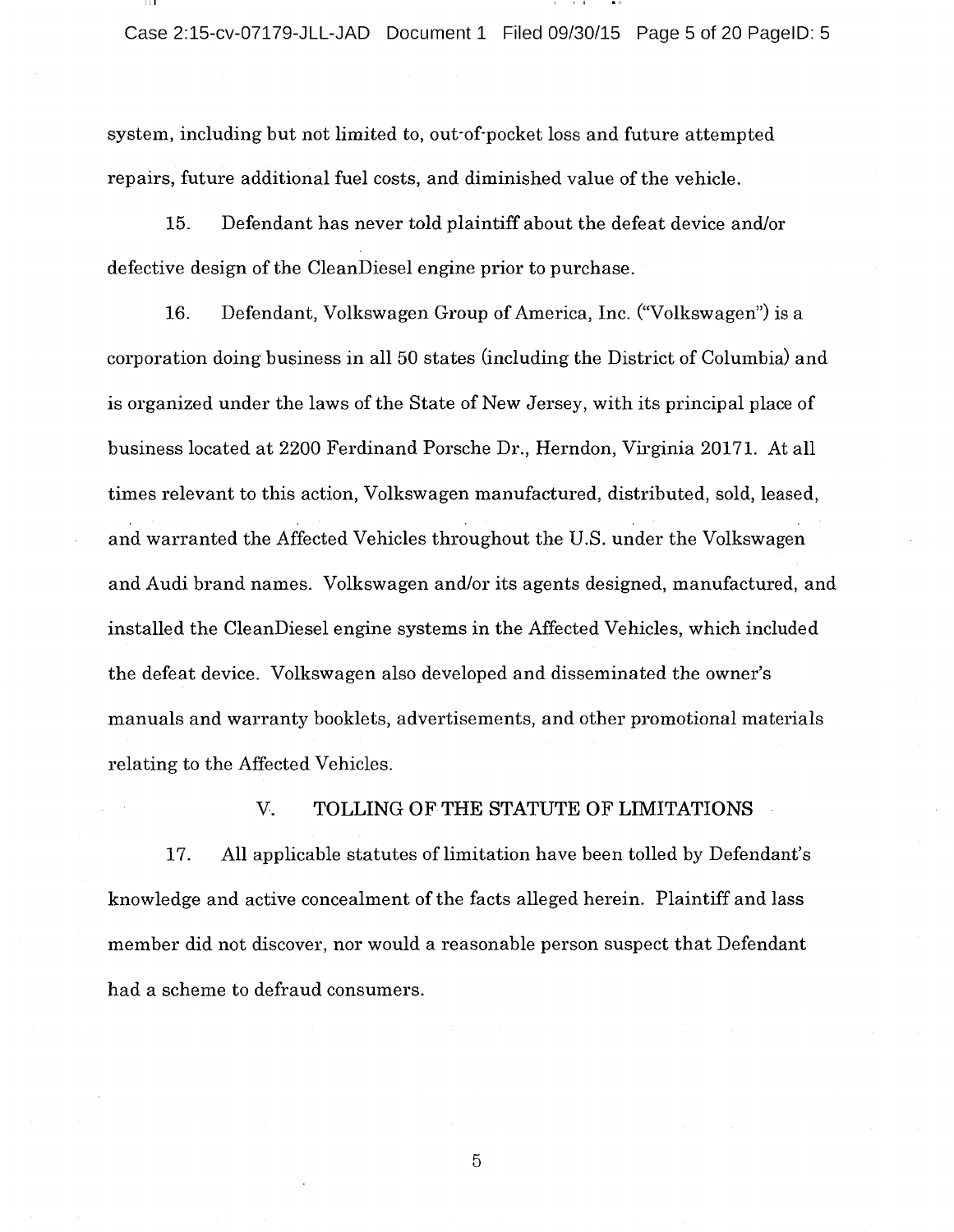18. All applicable statutes of limitation have also been tolled by Volkswagen's knowing and active fraudulent concealment of the facts alleged herein.

19. Instead of disclosing its emissions scheme, or that the quality and quantity of emissions from the subject vehicles were far worse than represented, and of its disregard of federal and state law, Volkswagen falsely represented that its vehicles complied with federal and state emissions standards, and that it was <sup>a</sup> reputable manufacturer whose representations could be trusted.

20. Volkswagen was under <sup>a</sup> continuous duty to disclose to Plaintiff and Class members the true character, quality, and nature of emissions from the vehicles at issue, and of those vehicles' emissions systems, and of the compliance of those systems with applicable federal and state law.

21. Defendant knowingly, affirmatively, and actively concealed the true nature, quality, and character of the emissions systems, and the emissions, of the vehicles at issue.

22. Defendant was also under <sup>a</sup> continuous duty to disclose to Plaintiff and Class members that it had engaged in the scheme complained of herein to evade federal and state emissions and clean air standards, and that it systematically devalued compliance with, and deliberately evaded, federal and state law regulating vehicle emissions and clean air.

23. Based on the foregoing, Volkswagen is estopped from relying on any statutes of limitations in defense of this action.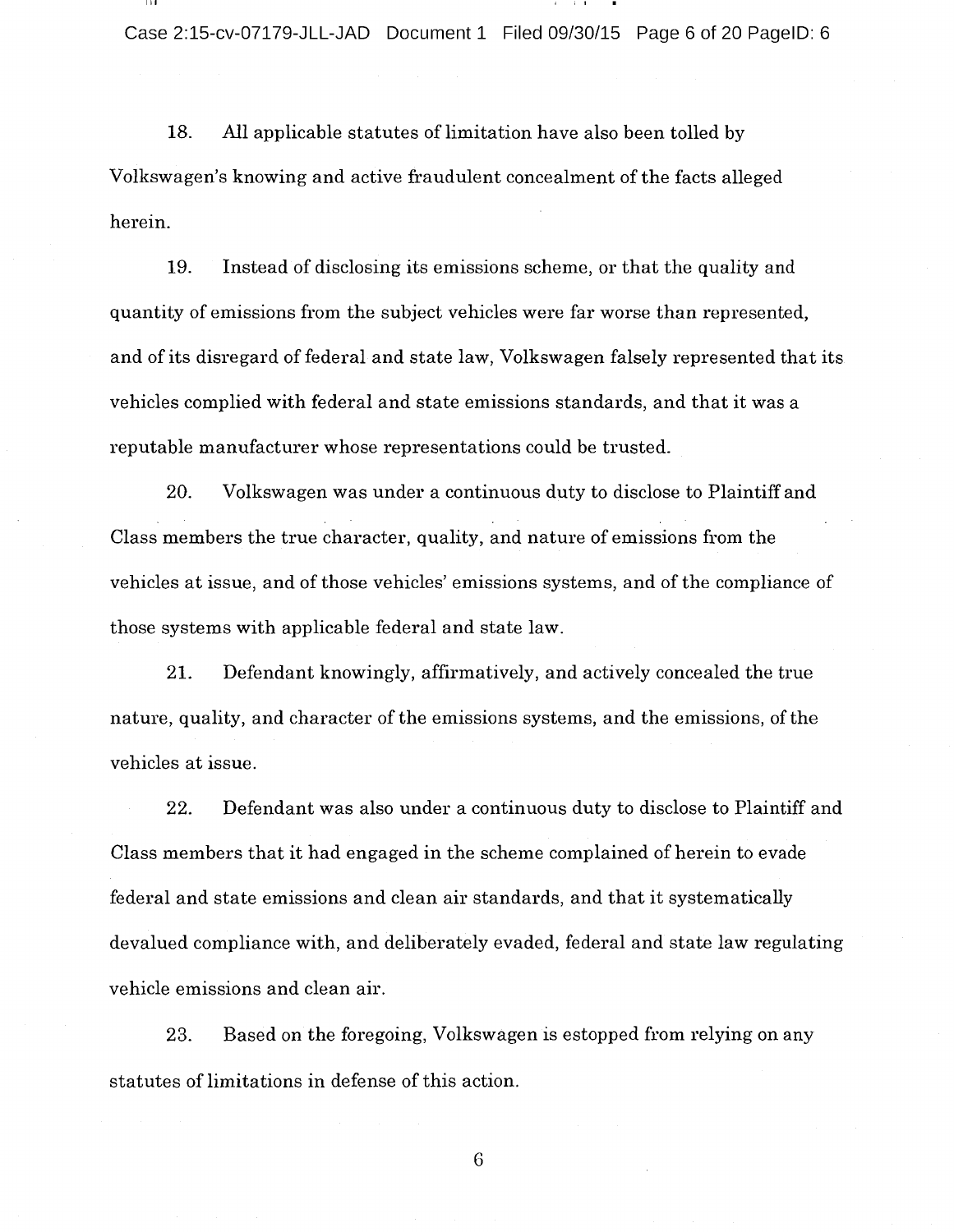Case 2:15-cv-07179-JLL-JAD Document 1 Filed 09/30/15 Page 7 of 20 PagelD: 7

#### VI. CLASS ALLEGATIONS

24. Plaintiff brings this action on behalf of herself and as <sup>a</sup> class action, pursuant to the provisions of Rules 23(a), (b)(2), and (b)(3) of the Federal Rules of Civil Procedure on behalf of the following class:

> All persons or entities in the United States who are current or former owners and/or lessees of an Affected Vehicle. Affected Vehicles include, without limitation: MY 2009-2015 VW Jetta; MY 2009-2015 VW Beetle; MY 2009-2015 VW Golf; MY 2014-2015 VW Passat; MY 2009-2015 Audi A3; and MY 2009-2015 Audi A8.

25. Excluded from the Class are individuals who have personal injury claims resulting from the defeat device in the CleanDiesel system. Also excluded from the Class are Volkswagen and its subsidiaries and affiliates; all persons who make <sup>a</sup> timely election to be excluded from the Class; governmental entities; and the judge to whom this case is assigned and his immediate family. Plaintiff reserves the right to revise the Class definition based upon information learned through discovery.

26. Certification of Plaintiff's claims for class-wide treatment is appropriate because Plaintiff can prove the elements of the claims on <sup>a</sup> class-wide basis using the same evidence as would be used to prove those elements in individual actions alleging the same claim.

27. This action has been brought and may be properly maintained on behalf of the Class proposed herein under Federal Rule of Civil Procedure 23.

28. Federal Rule of Civil Procedure  $23(a)(1)$  requires that: The members of Classes are so numerous and geographically dispersed that individual joinder of all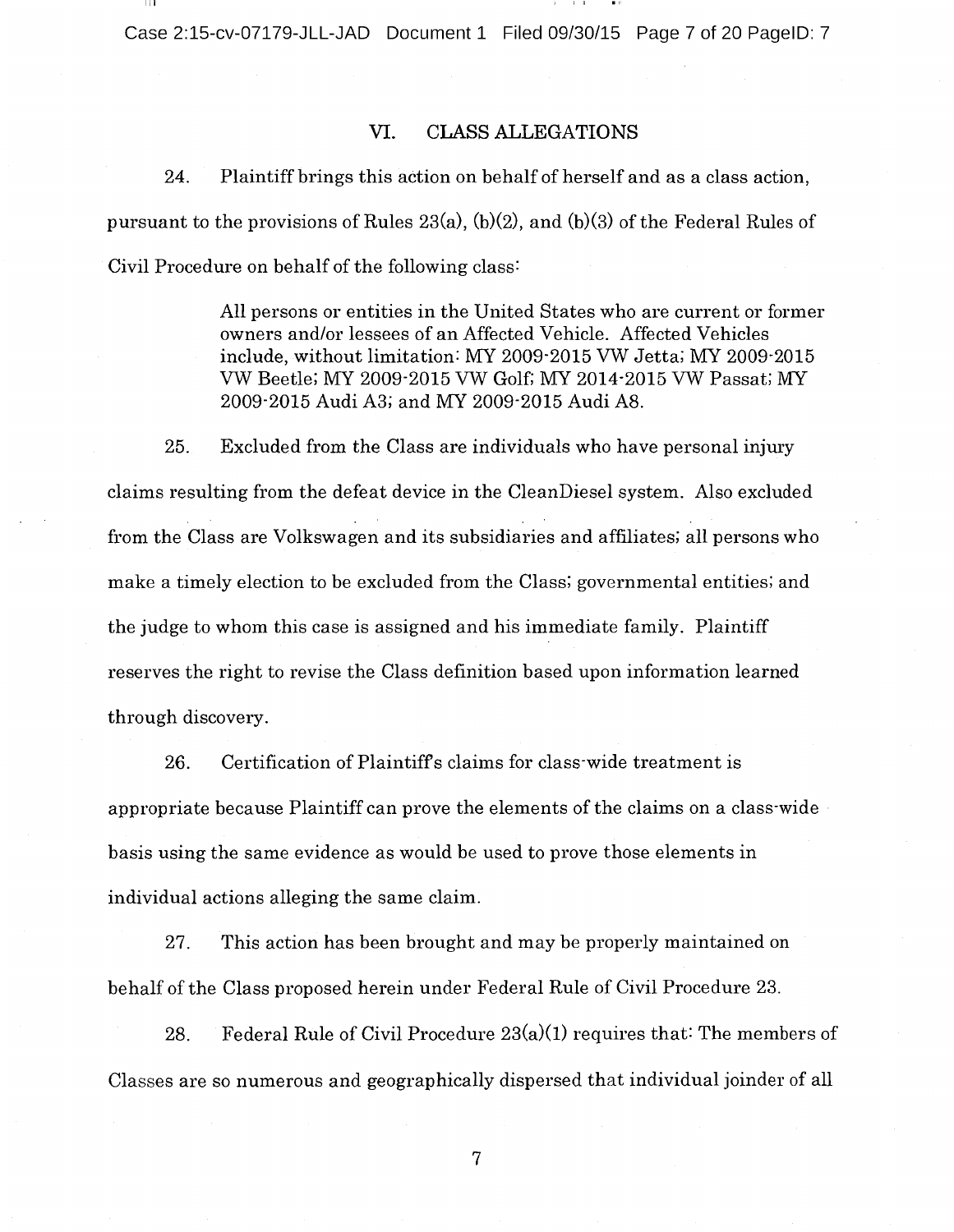Class members is impracticable. While Plaintiff is informed and believes that there are not less than hundreds of thousands of members of the Class, the precise number of Class members is unknown to Plaintiff, but may be ascertained from Volkswagen's books and records. Class members may be notified of the pendency of this action by recognized, Court-approved notice dissemination methods, which may include U.S. mail, electronic mail, internet postings, and/or published notice.

29. Federal Rule of Civil Procedure  $23(a)(2)$  and  $23(b)(3)$  states that: This action involve common questions of law and fact, which predominate over any questions affecting individual Class members, including, without limitation:

- a) Whether Volkswagen engaged in the conduct alleged herein;
- b) Whether Volkswagen designed, advertised, marketed, distributed, leased, sold, or otherwise placed Affected Vehicles into the stream of commerce in the U.S.;
- $\mathbf{c}$ Whether the CleanDiesel engine system in the Affected Vehicles contains <sup>a</sup> defect in that it does not comply with U.S. EPA requirements;
- d) Whether the CleanDiesel engine systems in Affected Vehicles can be made to comply with EPA standards without substantially degrading the performance and/or efficiency of the Affected Vehicles;
- e) Whether Volkswagen knew about the defeat device and, if so, how long Volkswagen has known;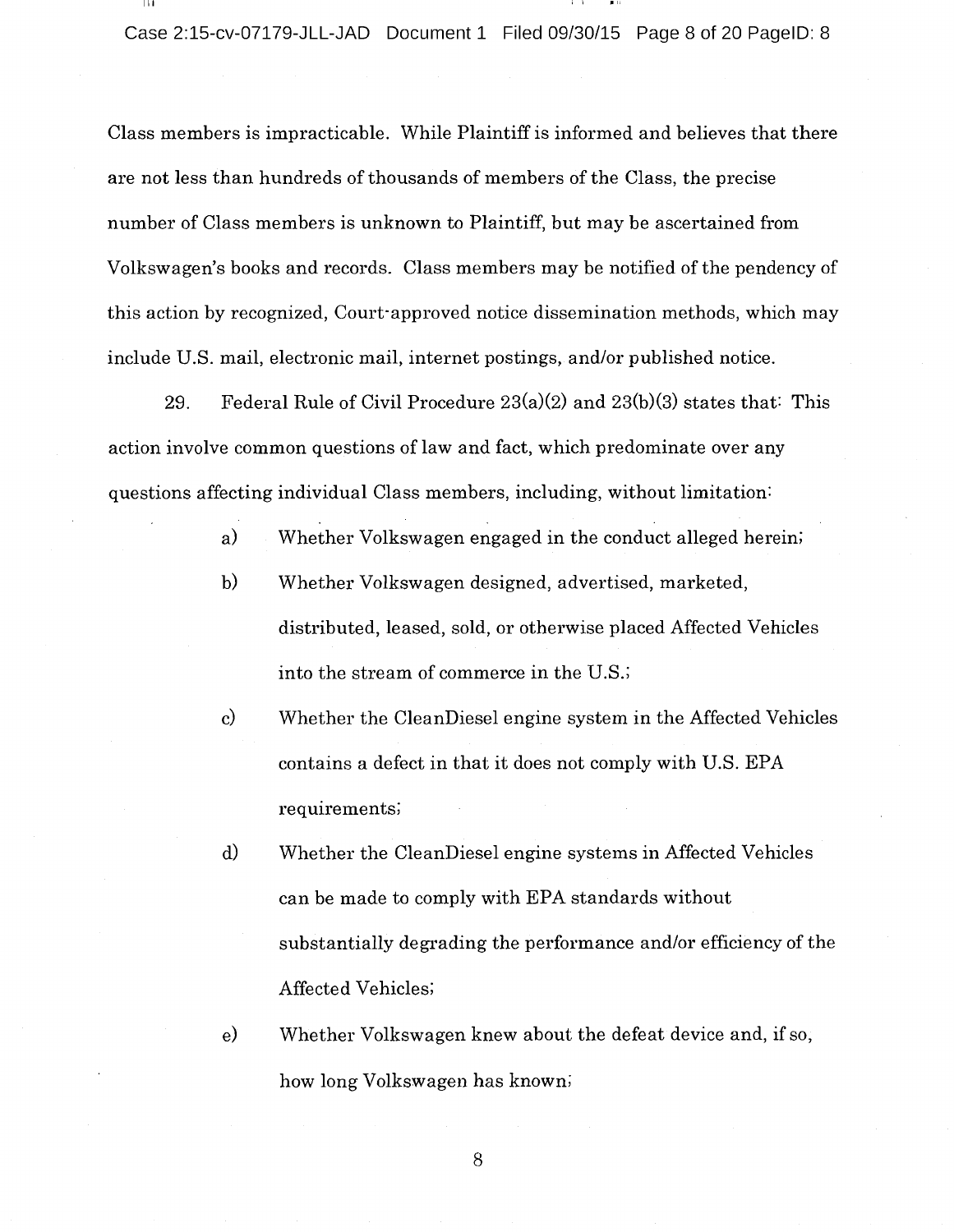Case 2:15-cv-07179-JLL-JAD Document 1 Filed 09/30/15 Page 9 of 20 PagelD: 9

- f) Whether Volkswagen designed, manufactured, marketed, and distributed Affected Vehicles with a defeat device;
- $\mathbf{g}$ Whether Volkswagen's conduct violates consumer protection statutes, warranty laws, and other laws as asserted herein;
- $h)$ Whether Plaintiff and Class members overpaid for their Affected Vehicles;
- $\mathbf{i}$ Whether Plaintiff and Class members are entitled to equitable relief, including, but not limited to, restitution or injunetive relief; and
- j) Whether Plaintiff and Class members are entitled to damages and other monetary relief and, if so, in what amount.

30. Federal Rule of Civil Procedure 23(a)(3) requires that: Plaintiffs claims are typical of the other Class members' claims because, among other things, all Class members were comparably injured through Volkswagen's wrongful conduct as described above.

31. Federal Rule of Civil Procedure  $23(a)(4)$  requires that: Plaintiff is an adequate Class representative because Plaintiff <sup>s</sup> interests do not conflict with the interests of the other members of the Class; Plaintiff has retained counsel competent and experienced in complex class action litigation; and Plaintiff intends to prosecute this action vigorously. The Classes' interests will be fairly and adequately protected by Plaintiff and Plaintiff <sup>s</sup> counsel.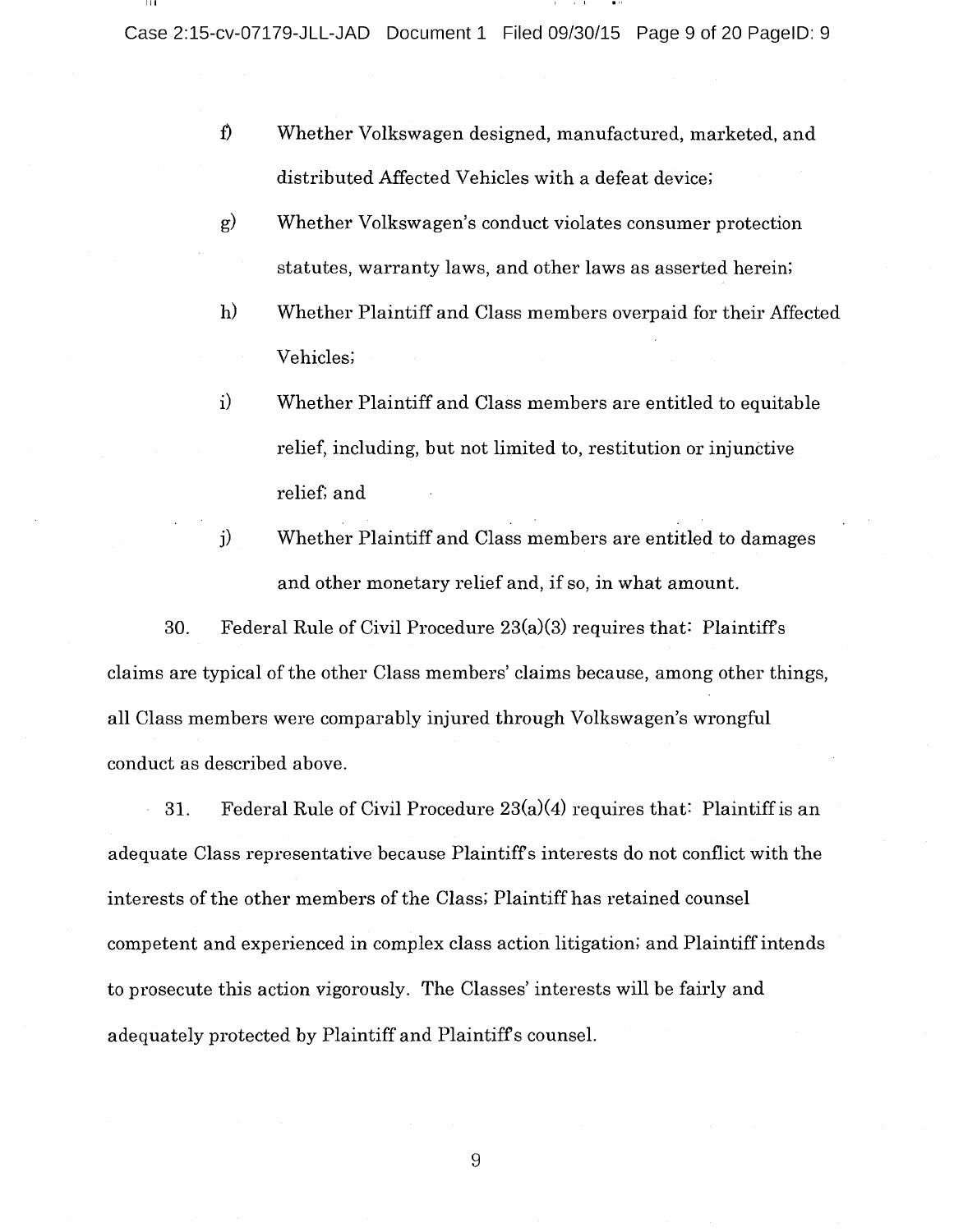Case 2:15-cv-07179-JLL-JAD Document 1 Filed 09/30/15 Page 10 of 20 PagelD: 10

32. Federal Rule of Civil Procedure 23(b)(2) requirements include: Volkswagen has acted or refused to act on ground generally applicable to Plaintiff and the other members of the Classes, thereby making appropriate final injunctive relief and declaratory relief, as described below, with respect to the Class as <sup>a</sup> whole.

33. Federal Rule of Civil Procedure 23(b)(3) requires that: A class action is superior to any other available means for the fair and efficient adjudication of this controversy, and no unusual difficulties are likely to be encountered in the management of this class action. The damages or other financial detriment suffered by Plaintiff and the other Class members are relatively small compared to the burden and expense that would be required to individually litigate their claims against Volkswagen, so it would be impracticable for Class members to individually seek redress for Volkswagen's wrongful conduct. Even if Class members could afford individual litigation, the court system could not. Individualized litigation creates <sup>a</sup> potential for inconsistent or contradictory Orders and thereby increases the delay and expense to all parties and the court system. By contrast, the class action device presents far fewer management difficulties, and provides the benefits of single adjudication, economy of scale, and comprehensive supervision by <sup>a</sup> single court.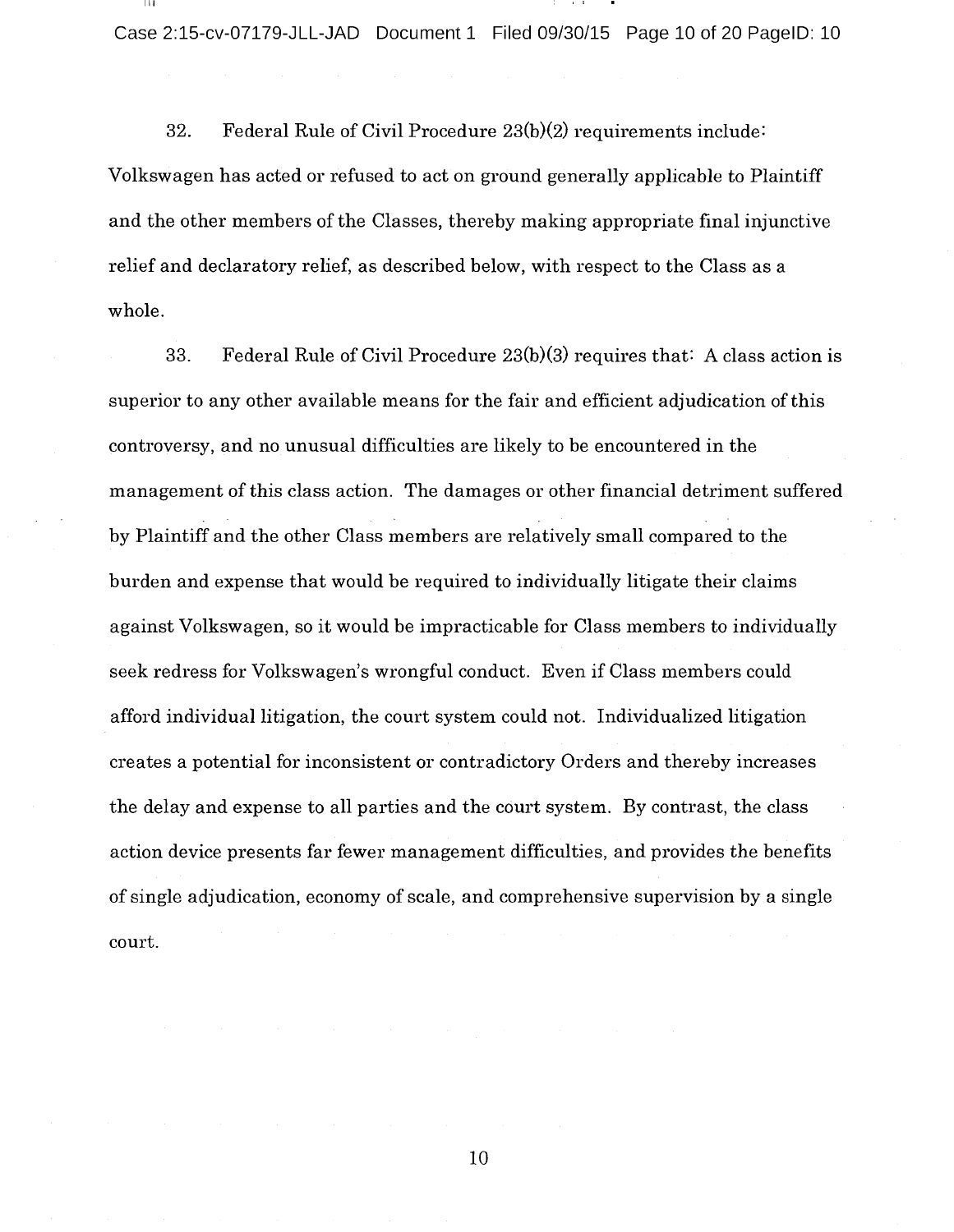Case 2:15-cv-07179-JLL-JAD Document 1 Filed 09/30/15 Page 11 of 20 PagelD: 11

#### VII. VIOLATIONS ALLEGED

## COUNT I FRAUD BY CONCEALMENT

34. Plaintiff re-alleges and incorporates by reference all paragraphs as though fully set forth herein and further alleges as follows.

35. This claim is brought on behalf of the nationwide class.

36. Defendant intentionally concealed and suppressed material facts concerning the quality of the Affected Vehicles. As alleged in this complaint, Defendant engaged in <sup>a</sup> secret scheme to evade federal and state vehicle emissions standards by installing software designed to conceal its vehicles' emissions ofthe pollutant nitrogen oxide, which contributes to the creation of ozone and smog. The software installed on the vehicles at issue was designed nefariously to kick-in during emissions certification testing, such that the vehicles would show far lower emissions than when actually operating on the road. The result was what Volkswagen intended: vehicles passed emissions certifications by way of deliberately induced false readings. Reportedly, Volkswagen's deliberate, secret scheme resulted in noxious emissions from these vehicles at 40 times applicable standards.

37. Plaintiff and Class members reasonably relied upon Volkswagen's false representations. They had no way of knowing that Volkswagen's representations were false and gravely misleading. As alleged herein, Volkswagen employed extremely sophisticated methods of deception. Plaintiff and the Class members did not, and could not, unravel Volkswagen's deception on their own.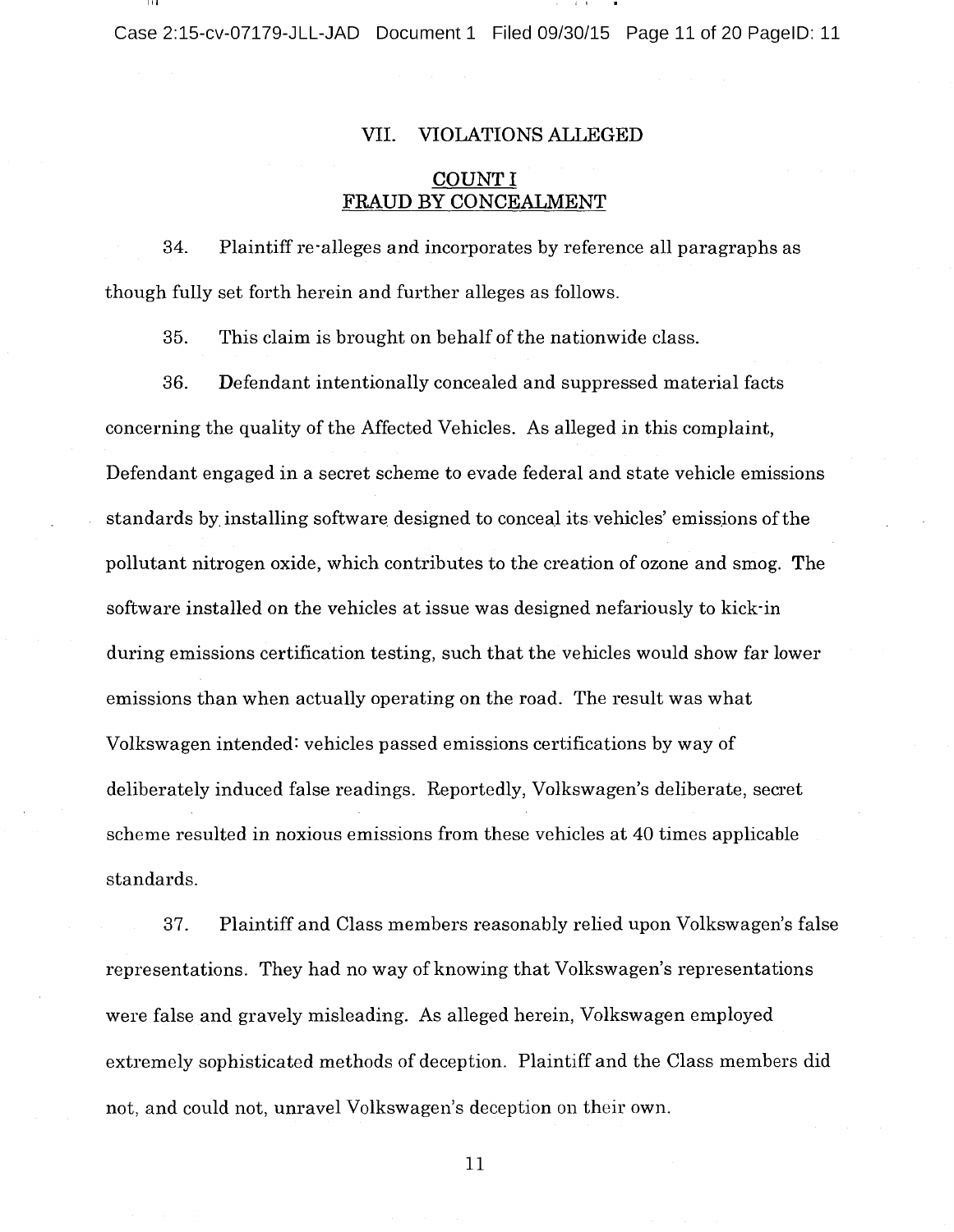Case 2:15-cv-07179-JLL-JAD Document 1 Filed 09/30/15 Page 12 of 20 PagelD: 12

38. Necessarily, Volkswagen also took steps to ensure that its employees did not reveal the details of its scheme to regulators or consumers, including Plaintiff and Class members. Volkswagen did so in order to boost the reputations of its vehicles and to falsely assure purchasers and lessors of its vehicles, including certified previously owned vehicles, that Volkswagen is <sup>a</sup> reputable manufacturer that complies with applicable law, including federal and state clean air law and emissions regulations, and that its vehicles likewise comply with applicable law and regulations. Volkswagen's false representations were material to consumers, both because they concerned the quality of the affected vehicles, including their compliance with applicable federal and state law and regulations regarding clean air and emissions, and also because the representations played <sup>a</sup> significant role in the value of the vehicles.

39. Volkswagen had <sup>a</sup> duty to disclose the emissions scheme it engaged in with respect to the vehicles at issue because knowledge of the scheme and its details were known and/or accessible only to Volkswagen, because Volkswagen had exclusive knowledge as to implementation and maintenance of its scheme, and because Volkswagen knew the facts were not known to or reasonably discoverable by Plaintiff or Class members. Volkswagen also had <sup>a</sup> duty to disclose because it made general affirmative representations about the qualities of its vehicles with respect to emissions standards, starting with references to them as CleanDiesel cars, or cars with CleanDiesel engines, which were misleading, deceptive, and incomplete without the disclosure of the additional facts set forth above regarding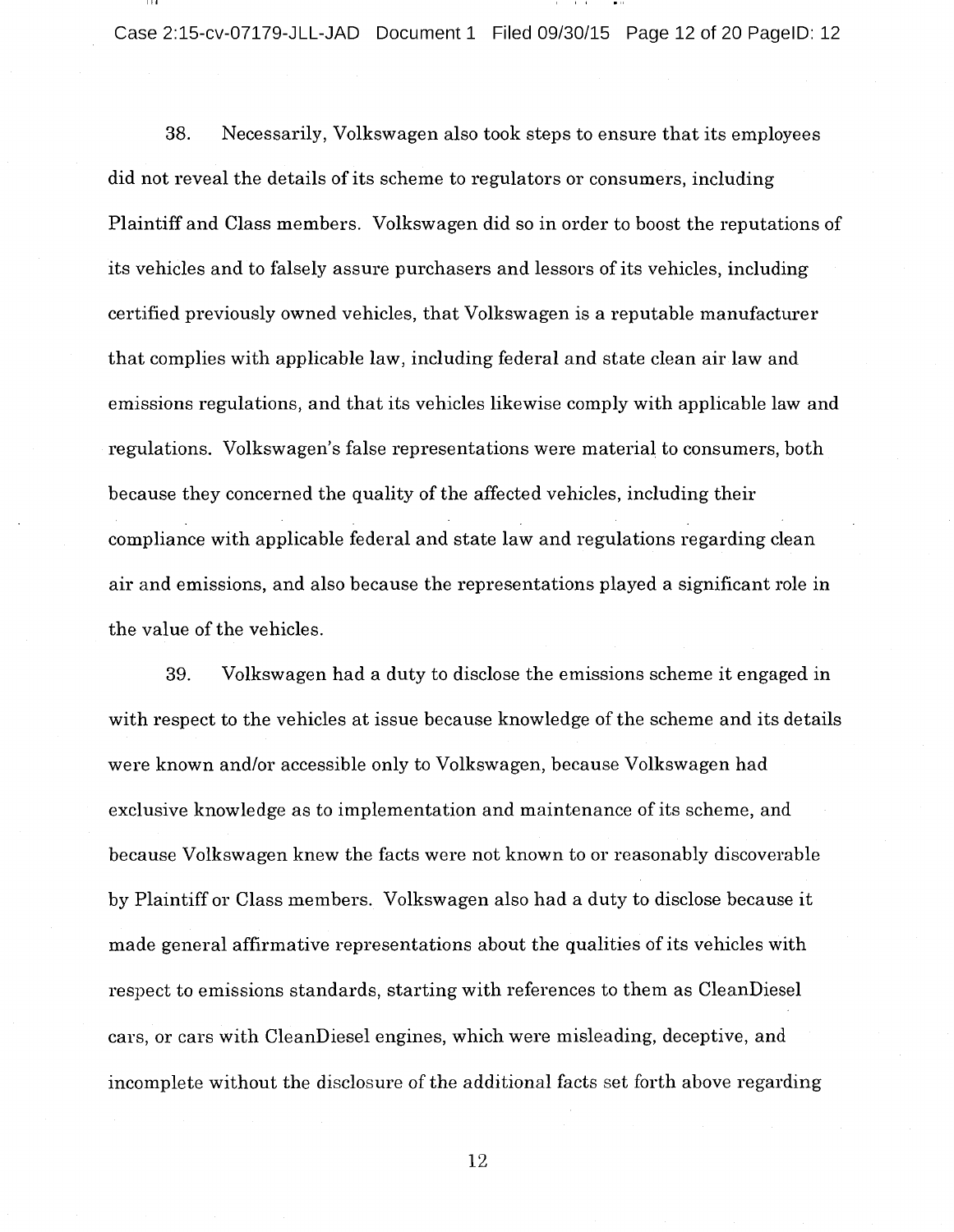Case 2:15-cv-07179-JLL-JAD Document 1 Filed 09/30/15 Page 13 of 20 PagelD: 13

its emissions scheme, the actual emissions of its vehicles, its actual philosophy with respect to compliance with federal and state clean air law and emissions regulations, and its actual practices with respect to the vehicles at issue. Having volunteered to provide information to Plaintiff and Class members, Volkswagen had <sup>a</sup> duty to disclose not just the partial truth, but the entire truth. These omitted and concealed facts were material because they directly impact the value of the Affected Vehicles purchased or leased by Plaintiff and Class members. Whether <sup>a</sup> manufacturer's products comply with federal and state clean air law and emissions regulations, and whether that manufacturer tells the truth with respect to such compliance or non-compliance, are material concerns to <sup>a</sup> consumer, including with respect to the emissions certification testing their vehicles must pass. Volkswagen represented to Plaintiff and Class members that they were purchasing CleanDiesel vehicles, and certification testing appeared to confirm this – except that, secretly, Volkswagen had subverted the testing process thoroughly.

40. Volkswagen actively concealed and/or suppressed these material facts, in whole or in part, to pad and protect its profits and to avoid the perception that its vehicles did not or could not comply with federal and state laws governing clean air and emissions regulations, which perception would hurt the brand's image and cost Volkswagen money, and it did so at the expense of Plaintiff and Class members.

41. On information and belief, Volkswagen has still not made full and adequate disclosures, and continues to defraud Plaintiff and Class members by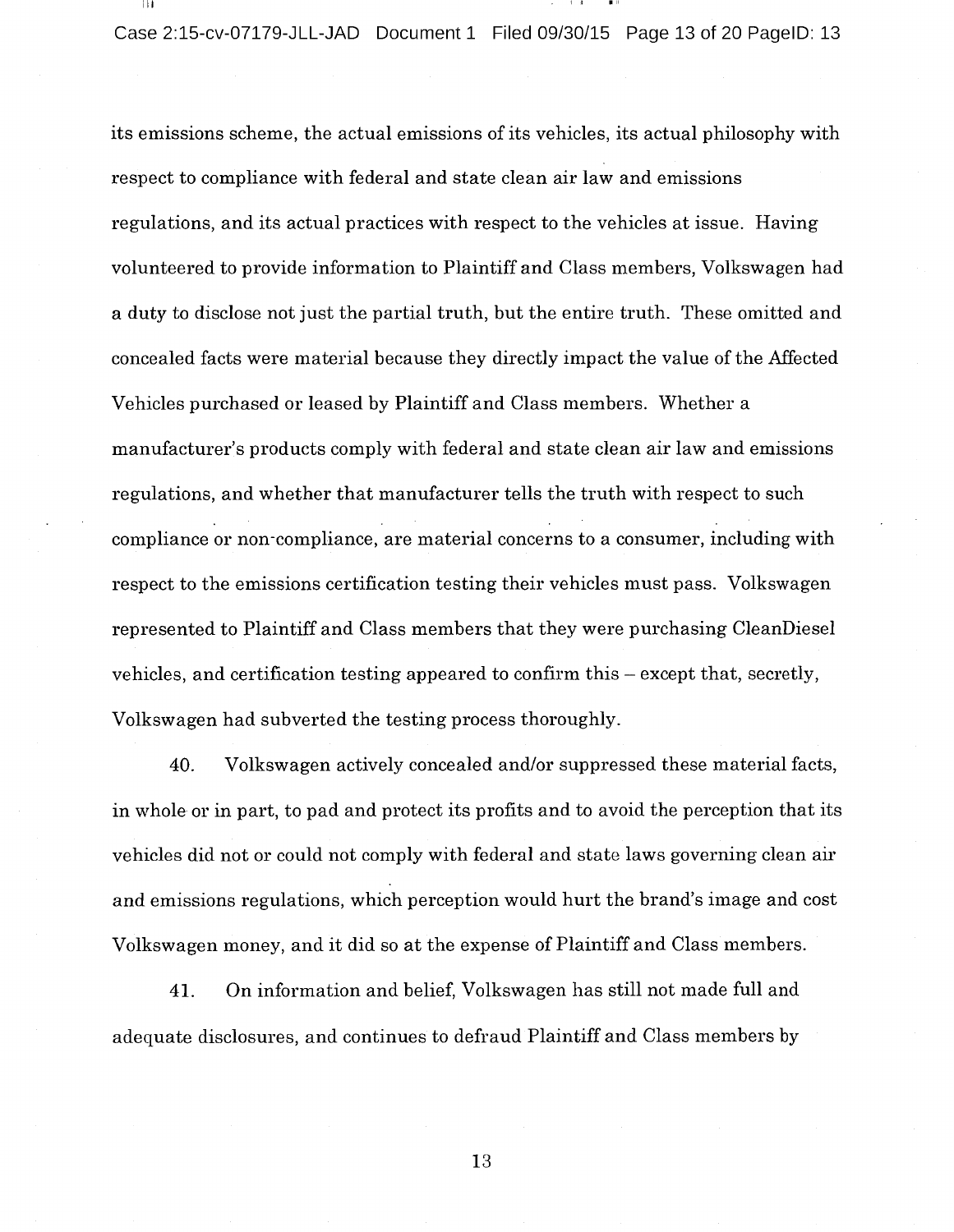concealing material information regarding the emissions qualities of its referenced vehicles and its emissions scheme.

42. Plaintiff and Class members were unaware of the omitted material facts referenced herein, and they would not have acted as they did if they had known of the concealed and/or suppressed facts, in that they would not have purchased purportedly CleanDiesel cars manufactured by Volkswagen, and/or would not have continued to drive their heavily polluting vehicles, or would have taken other affirmative steps in light of the information concealed from them. Plaintiffs and Class Members' actions were justified. Volkswagen was in exclusive control of the material facts, and such facts were not known to the public, Plaintiff, or Class members.

43. Because of the concealment and/or suppression of the facts, Plaintiff and Class members have sustained damage because they own vehicles that are diminished in value as a result of Volkswagen's concealment of the true quality and quantity of those vehicles' emissions and Volkswagen's failure to timely disclose the actual emissions qualities and quantities of hundreds of thousands of Volkswagen and Audi-branded vehicles and the serious issues engendered by Volkswagen's corporate policies. Had Plaintiff and Class members been aware of Volkswagen's emissions schemes with regard to the vehicles at issue, and the company's callous disregard for compliance with applicable federal and state law and regulations, Plaintiff and Class members who purchased or leased new or certified previously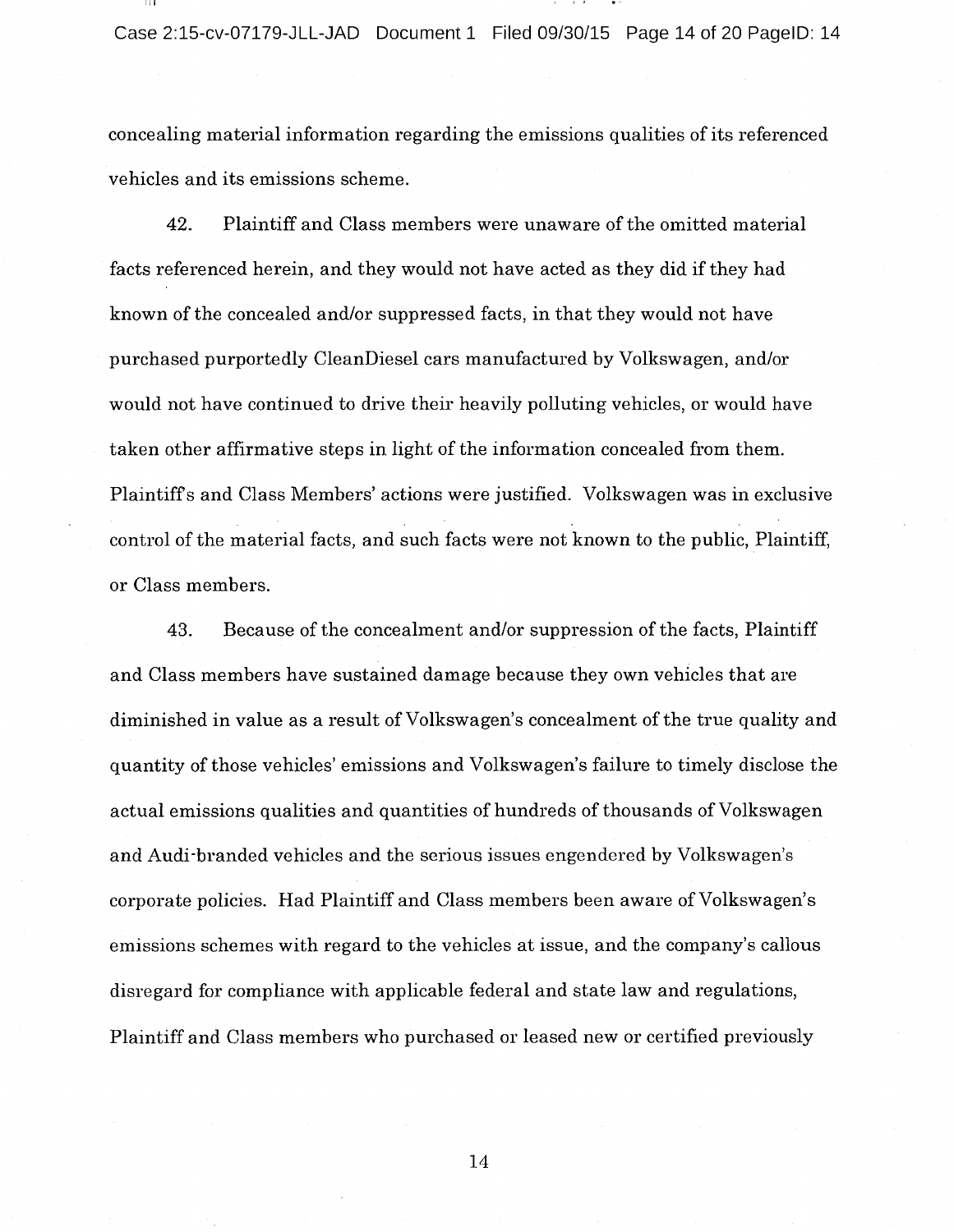owned vehicles would have paid less for their vehicles or would not have purchased or leased them at all.

44. The value of Plaintiff's and Class members' vehicles has diminished as a result of Volkswagen's fraudulent concealment of its emissions scheme, which has greatly tarnished the Volkswagen and Audi brand names attached to Plaintiff <sup>s</sup> and Class members' vehicles and made any reasonable consumer reluctant to purchase any of the Affected Vehicles, let alone pay what otherwise would have been fair market value for the vehicles.

45. Therefore, Defendant is liable to Plaintiff and Class members for damages in an amount to be proven at trial. Volkswagen's acts were done wantonly, maliciously, oppressively, deliberately, with intent to defraud, and in reckless disregard of Plaintiff's and Class members' rights and the representations that Volkswagen made to them, in order to enrich Volkswagen. Volkswagen's conduct warrants an assessment of punitive damages in an amount sufficient to deter such conduct in the future, which amount is to be determined according to proof.

## **COUNT II** VIOLATION OF THE MAGNUSON-MOSS WARRANTY ACT (FEDERAL "LEMON LAW") 15 U.S.C. §§ 2301 et seq.

46. Plaintiff re-alleges and incorporates by reference all paragraphs as though fully set forth herein and further alleges as follows.

47. Plaintiff brings this Count on behalf of the Class.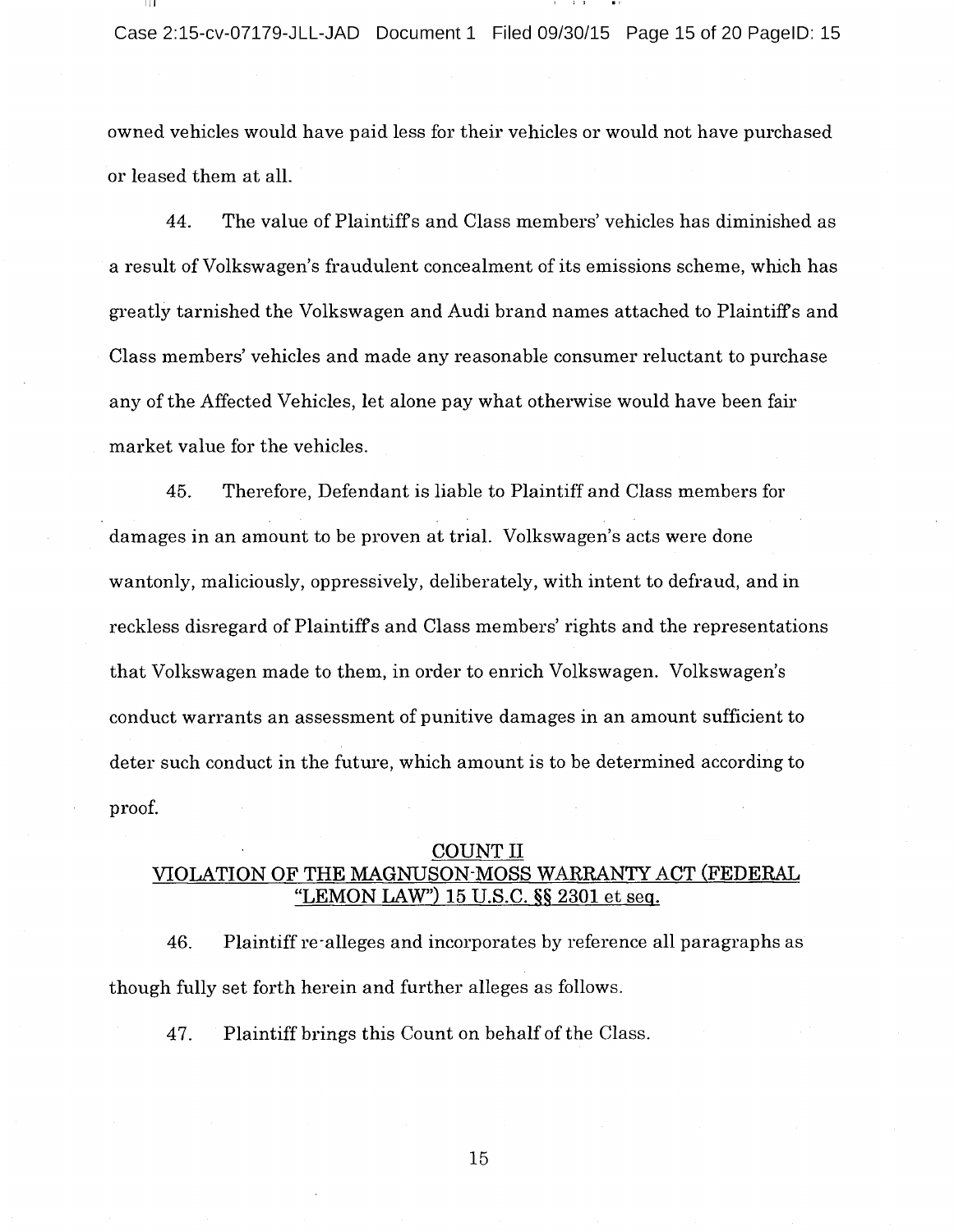Case 2:15-cv-07179-JLL-JAD Document 1 Filed 09/30/15 Page 16 of 20 PagelD: 16

48. This Court has jurisdiction to decide claims brought under <sup>15</sup> U.S.C. 2301 by virtue of 28 U.S.C. § 1332 (a) $\cdot$ (d).

49. Plaintiff is <sup>a</sup> "consumer" within the meaning of the Magnuson-Moss Warranty Act 15 U.S.C. § 2301 (3).

50. Defendant is <sup>a</sup> "supplier" and "warrantor" within the meaning of the Magnuson-Moss Warranty Act 15 U.S.C.  $\S 2301 (4)-(5)$ .

51. The Affected Vehicles are "consumer products" within the meaning of the Magnuson-Moss Warranty Act  $15$  U.S.C. § 2301(1).

52. 15 U.S.C.  $\S 2301(d)(1)$  provides a cause of action for any consumer who is damaged by the failure of <sup>a</sup> warrantor to comply with <sup>a</sup> written or implied warranty.

53. Defendant's express warranties are written warranties within the meaning of the Magnuson-Moss Warranty Act 15 U.S.C.  $\S 2301(6)$ . The Affected Vehicles' implied warranties are covered under  $15$  U.S.C.  $\S$   $2301(7)$ .

54. Defendant breached these warranties as described in more detail above. Without limitation, the Affected Vehicles share <sup>a</sup> common design defect in that have software that causes the vehicles to evade emission standards.

55. Plaintiff and each of the Class members have had sufficient direct dealings with either Defendant or its agents (dealerships) to establish privity of contract between Defendant, on the one hand, and Plaintiff and the other Class members, on the other hand. Nonetheless privity is not required here because Plaintiff and the other Class members are intended third-party beneficiaries of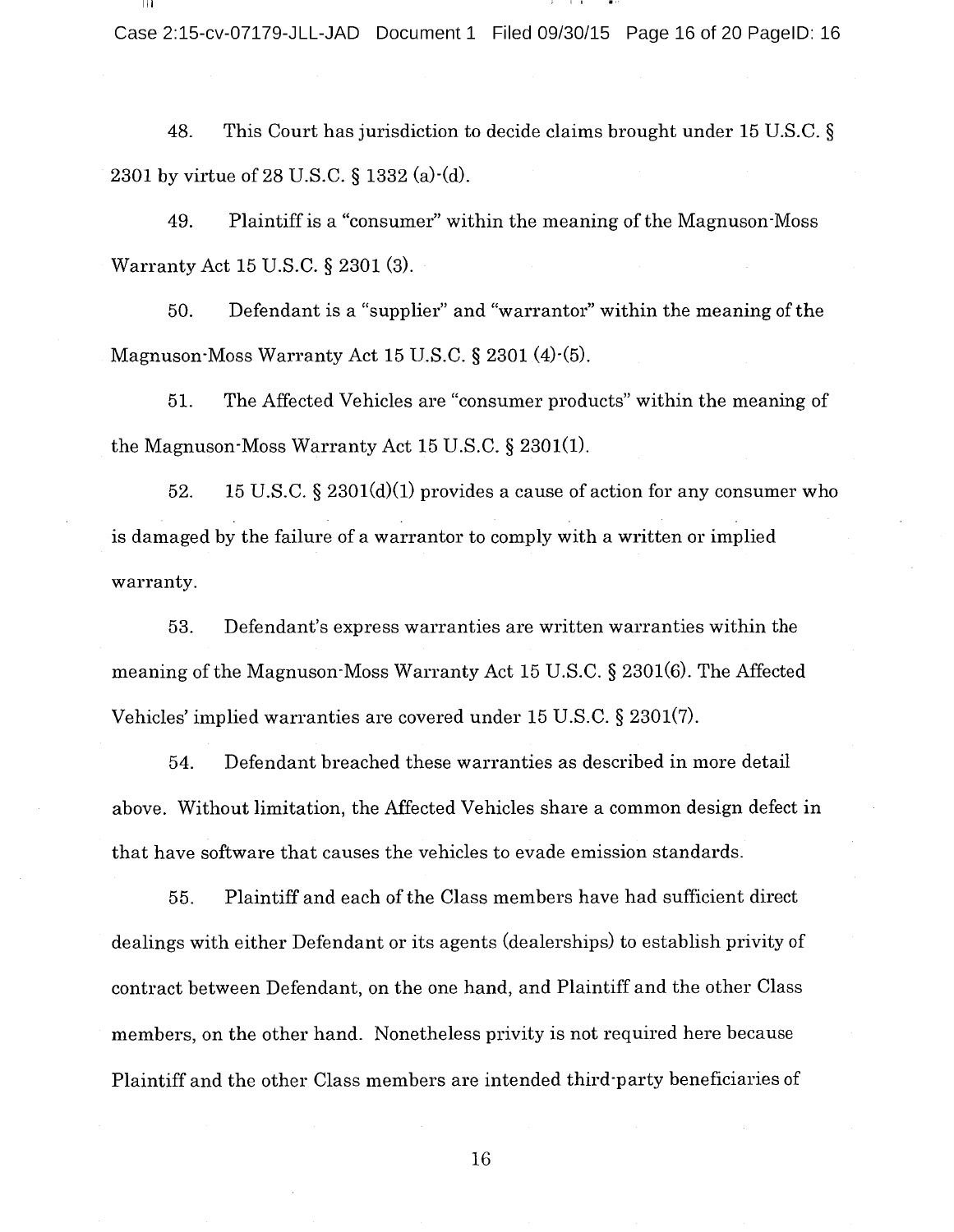contracts between Defendant and its dealers, and specifically, of Defendant's implied warranties. The dealers were not intended to be the ultimate consumers of the Affected Vehicles; the warranty agreements were designed for and intended to benefit the consumers only. Additionally, privity is not required because the Affected Vehicles are dangerous instrumentalities due to the aforementioned defects and nonconformities.

56. Affording Defendant <sup>a</sup> reasonable opportunity to cure its breach of written warranties would be unnecessary and futile here. At the time of sale or lease of each Affected Vehicle, Defendant knew, should have known, or was reckless in not knowing of its misrepresentations concerning the Affected Vehicles' inability to perform as warranted, but nonetheless failed to rectify the situation and/or disclose the defective design. Under the circumstances, the remedies available under any informal settlement procedure would be inadequate and any requirement that Plaintiff and Class members resort to an informal dispute resolution procedure and/or afford Defendant <sup>a</sup> reasonable opportunity to cure its breach of warranties is excused and thereby deemed satisfied.

57. Plaintiff and other Class members would suffer economic hardship if they returned their Affected Vehicles but did not receive the return of all payments made by them. Because Defendant is refusing to acknowledge any revocation of acceptance and immediately return any payments made, Plaintiff and Class members have not re-accepted their Affected Vehicles by retaining them.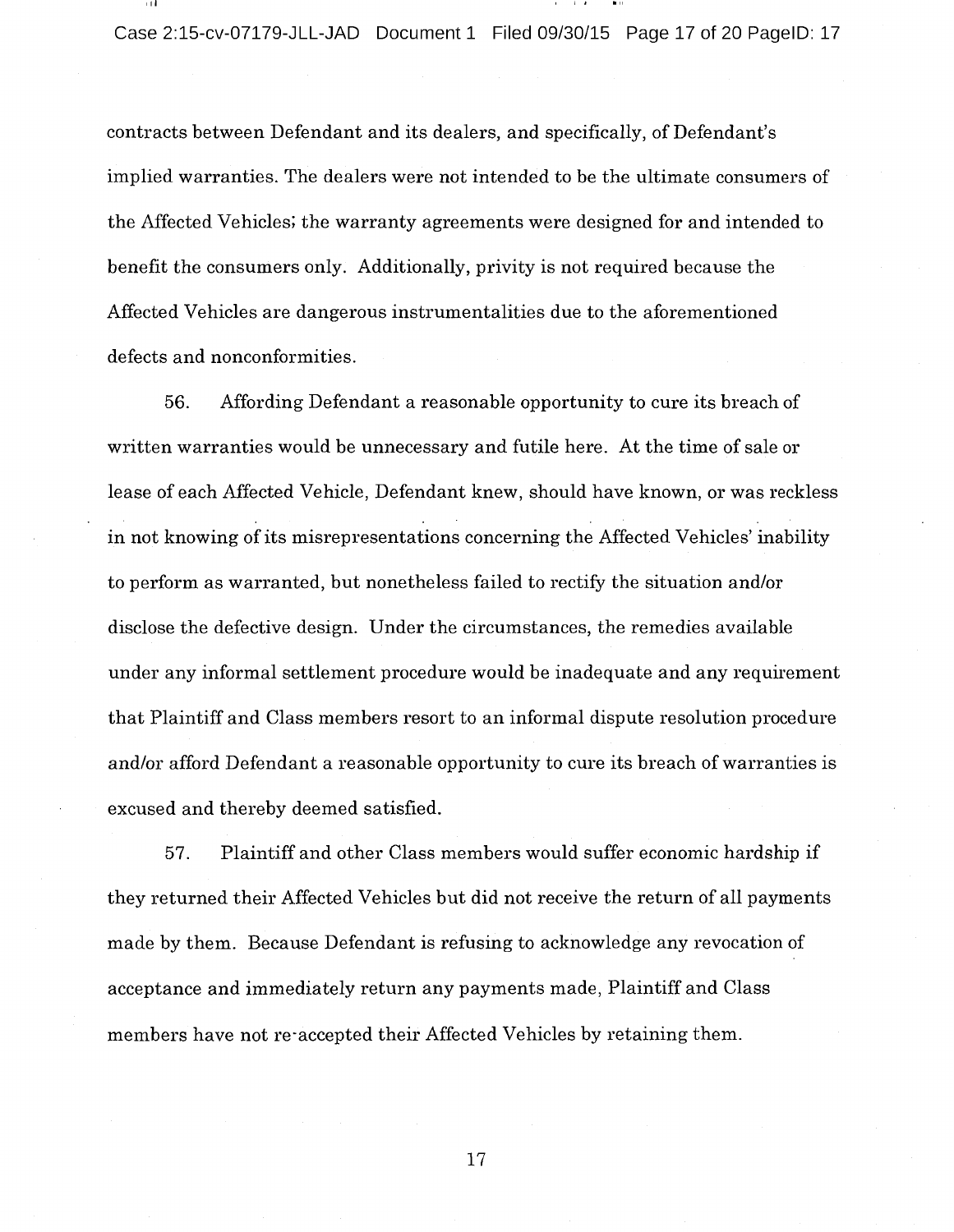Case 2:15-cv-07179-JLL-JAD Document 1 Filed 09/30/15 Page 18 of 20 PagelD: 18

58. The amount in controversy of Plaintiff <sup>s</sup> individual claims meets or exceeds the sum of \$25. The amount in controversy of this action exceeds jurisdictional limits, exclusive of interest and costs, computed on the basis of all claims to be determined in this lawsuit. Plaintiff, individually and on behalf of the Class members, seeks all damages permitted by law, including diminution in value of the Affected Vehicles, in an amount to be proven at trial.

#### REQUEST FOR RELIEF

WHEREFORE, Plaintiff, individually and on behalf of Class members respectfully requests that the Court enter judgment in their favor and against Volkswagen, as follows:

A. Certification of the proposed Nationwide Class, including appointment of Plaintiffs counsel as Class Counsel;

B. An order temporarily and permanently enjoining Volkswagen from continuing the unlawful, deceptive, fraudulent, and unfair business practices alleged in this Complaint;

C. Injunctive relief in the form of <sup>a</sup> recall or free replacement program;

D. Costs, restitution, damages, including punitive damages, and disgorgement in an amount to be determined at trial;

E. An order requiring Volkswagen to pay both pre- and post-judgment interest on any amounts awarded;

F. An award of costs and attorneys' fees; and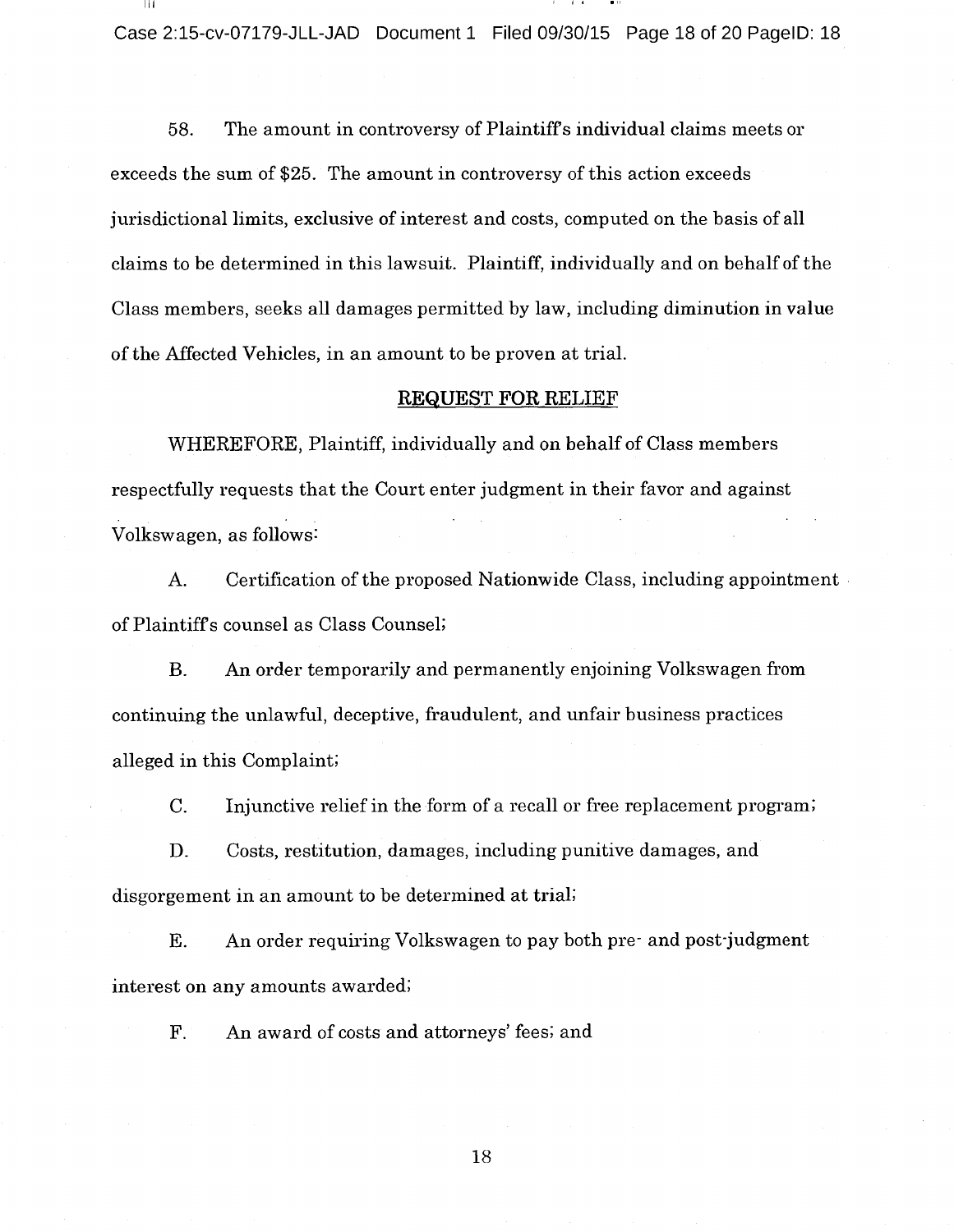G. Such other or further relief as may be appropriate.

Dated: September 29, 2015

-111

Dianne M. Nast (N.J. Atty. ID. No. 012611976; PA Atty. ID. No. 24424) Daniel N. Gallucci (PA Atty. ID No. 81995) Joanne E. Matusko (PA Atty. ID No. 91059) NASTLAW, LLC 1101 Market Street, Suite 2801 Philadelphia, Pennsylvania 19107 Telephone: (215) 923-9300 Facsimile: (215) 923-9302 Email: dnast@nastlaw.com dgallucci@nastlaw.com jmatusko@nastlaw.com

## Attorneys for Plaintiff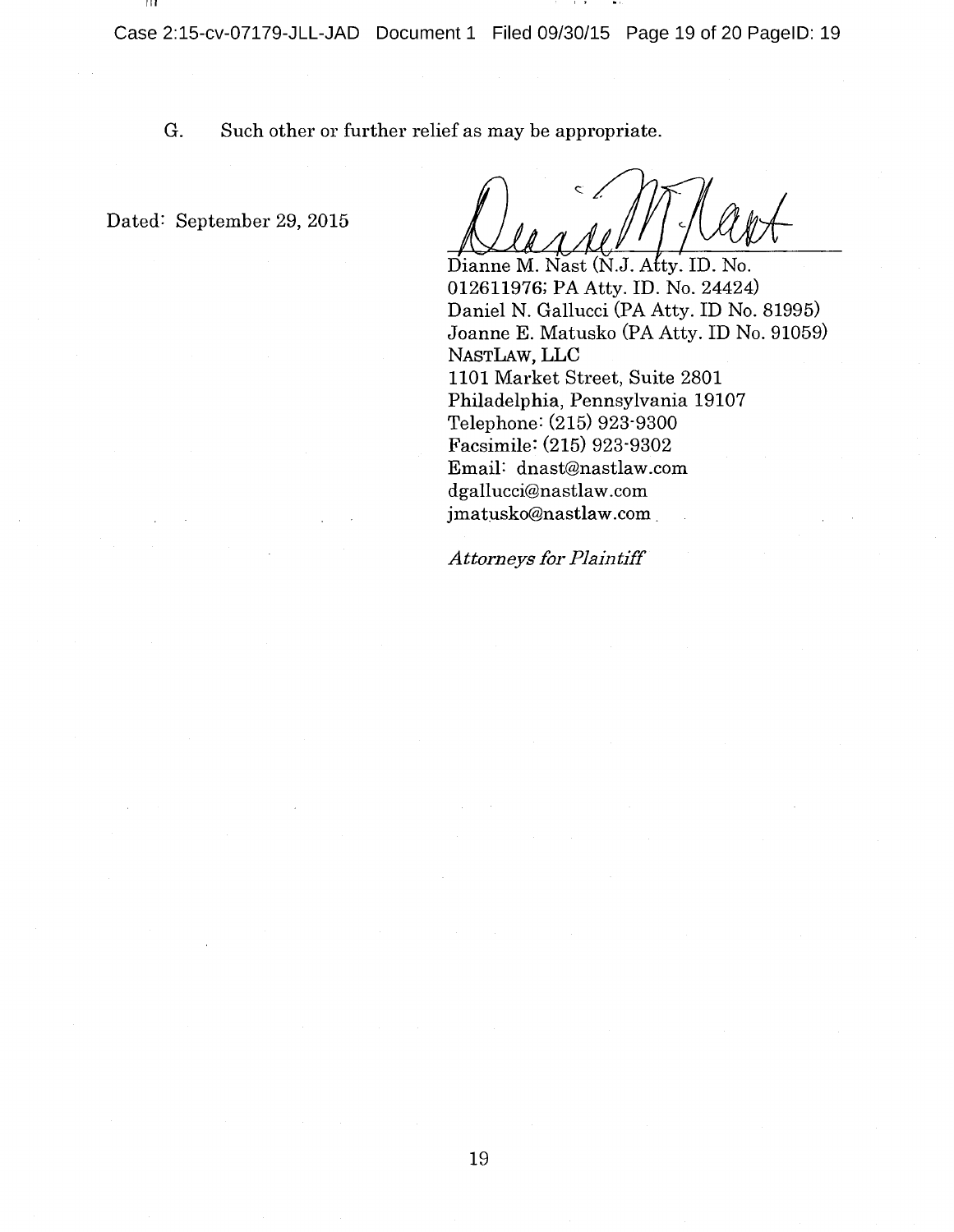Case 2:15-cv-07179-JLL-JAD Document 1 Filed 09/30/15 Page 20 of 20 PagelD: 20

# DEMAND FOR JURY TRIAL

The Plaintiff hereby demands <sup>a</sup> trial by jury on all counts and as to all issues.

Dated: September 29, 2015

4

Dianne M. Nast (N.J. Atty. ID. No. 012611976; PA Atty. ID. No. 24424) Daniel N. Gallucci (PA Atty. No. 81995) Joanne E. Matusko (PA Atty. No. 91059) NASTLAW, LLC 1101 Market Street, Suite 2801 Philadelphia, Pennsylvania 19107 Telephone: (215) 923-9300 Facsimile: (215) 923-9302 Email: dnast@nastlaw.com dgallucci@nastlaw.com jmatusko@nastlaw.com

**Attorneys for Plaintiff**